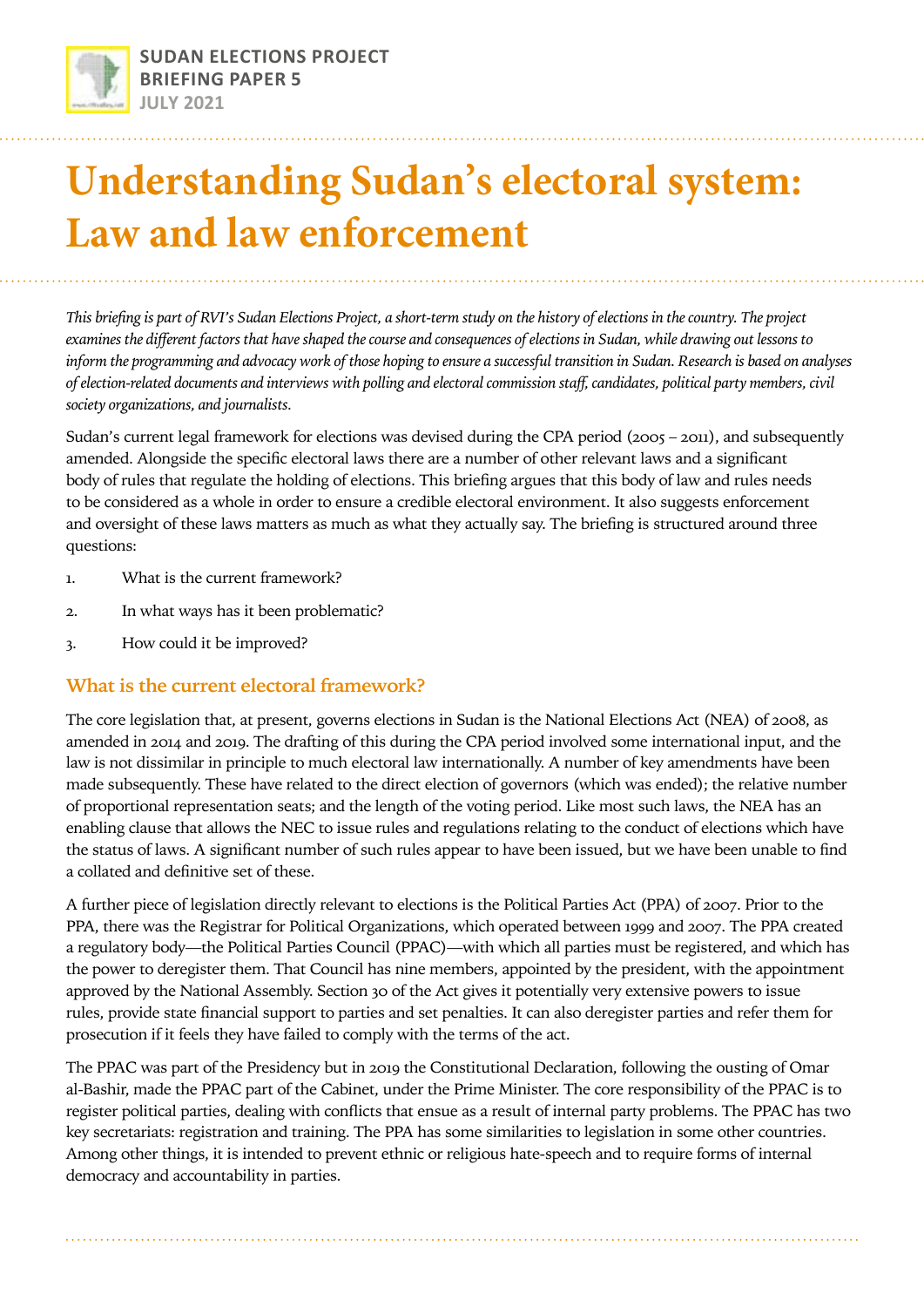There is a considerable body of wider legislation and/or administrative practice that has affected the conduct of elections, and which in 2010 and 2015 effectively undermined some of the rights that were ensured under the NEA. Security and public order legislation, and both legal and extra-legal constraints on the media, were used to systematically favour the National Congress Party and its candidates and to harass the opposition.

## **In what ways has the existing electoral framework been problematic?**

The existing legal framework was produced through discussion and consultation: it is not inherently bad and was not designed to allow malpractice. But it has been problematic in two ways: in what it actually says, and in how it has been applied (or more often, not applied).

Several problems, or potential problems, arise from what the laws currently say. A number of issues raised in previous briefings—notably the question of geographical and proportional representation seats; and the appointment and size of the NEC—are enshrined in the NEA, and it would require amending in order to change these. There are also some flaws in drafting in the NEA: the campaign period is defined slightly differently in two different sections; there is some potential confusion over which court deals with which kind of appeal; and the law provides no guidance on tallying, declaration and publication of results beyond the polling centre, leaving this entirely to rules. Some problems have already been addressed by previous amendments. For example, the requirement to complete polls within one day, which was completely impossible to meet when all levels of poll were held at the same time, was removed in 2019.

The PPA is potentially more problematic. Political parties do need to have some sort of legal status and there has to be a mechanism for registering them and maintaining accurate records. Legislation intended to make political parties more institutionally robust has been introduced in other countries—sometimes specifically because of concerns that party structures are too weak to sustain electoral democracy (internal weakness is one of the main tenets of political parties in Sudan). The PPA combines both these aims—registration and party-strengthening—in a way that potentially gives the PPAC significant power. The PPA does not seem to have succeeded in its core aim of ensuring that parties are institutionally robust and internally democratic, but it has enabled what looks like partisan enforcement, as when the PPAC banned a party—the Republican Party—in what seems to have been an entirely arbitrary act of repression.

The problems arising from the non-application, or selective application of the law, have been very significant. The NEA forbids the use of state resources in election campaigns, asserts the right of parties and candidates to freedom of expression and explicitly guarantees equal coverage in 'public media' (that, is state-owned media). It empowers the NEC to set campaign spending limits and requires parties and candidates to submit reports on spending within thirty days of the end of elections. There has been no effective mechanism to guarantee these rights or enforce the restrictions, and other laws (and extra-legal measures) have been used to limit the rights nominally provide by the NEA. Opposition parties and candidates in 2010 and 2015 complained of restrictions on their freedom to organize. Media coverage of opposition candidates, especially in privately-owned media, was limited by the press law, by economic pressure (notably, the withholding of government advertising) and by intimidation—it should be noted that the law does not explain what 'equal' coverage in public media actually means, raising questions about coverage for minor parties and individual candidates.

An inter-party group created to manage public media access for the 2010 elections collapsed because other parties felt that the NCP were dominating. In both 2010 and 2015 the distinction between the NCP and the state was often hazy and evidently NCP candidates at every level were very much better resourced than any others. There was no monitoring or enforcement of campaign finance limits.

While the NEC was clearly unable to enforce the law, it also seems to have repeatedly failed to obey it too—for example, with respect to finalizing and making available the voters' register and publishing lists of polling stations. Where rules have been broken by staff working for the NEC, there has been little recourse. The Commissioners themselves are protected from prosecution by a very broadly worded immunity. More generally, complaints procedures are limited (so, for example, a voter can complain if they are omitted from the register, but there is no way to complain that the register has not been made available). In 2010 a number of prosecutors were trained on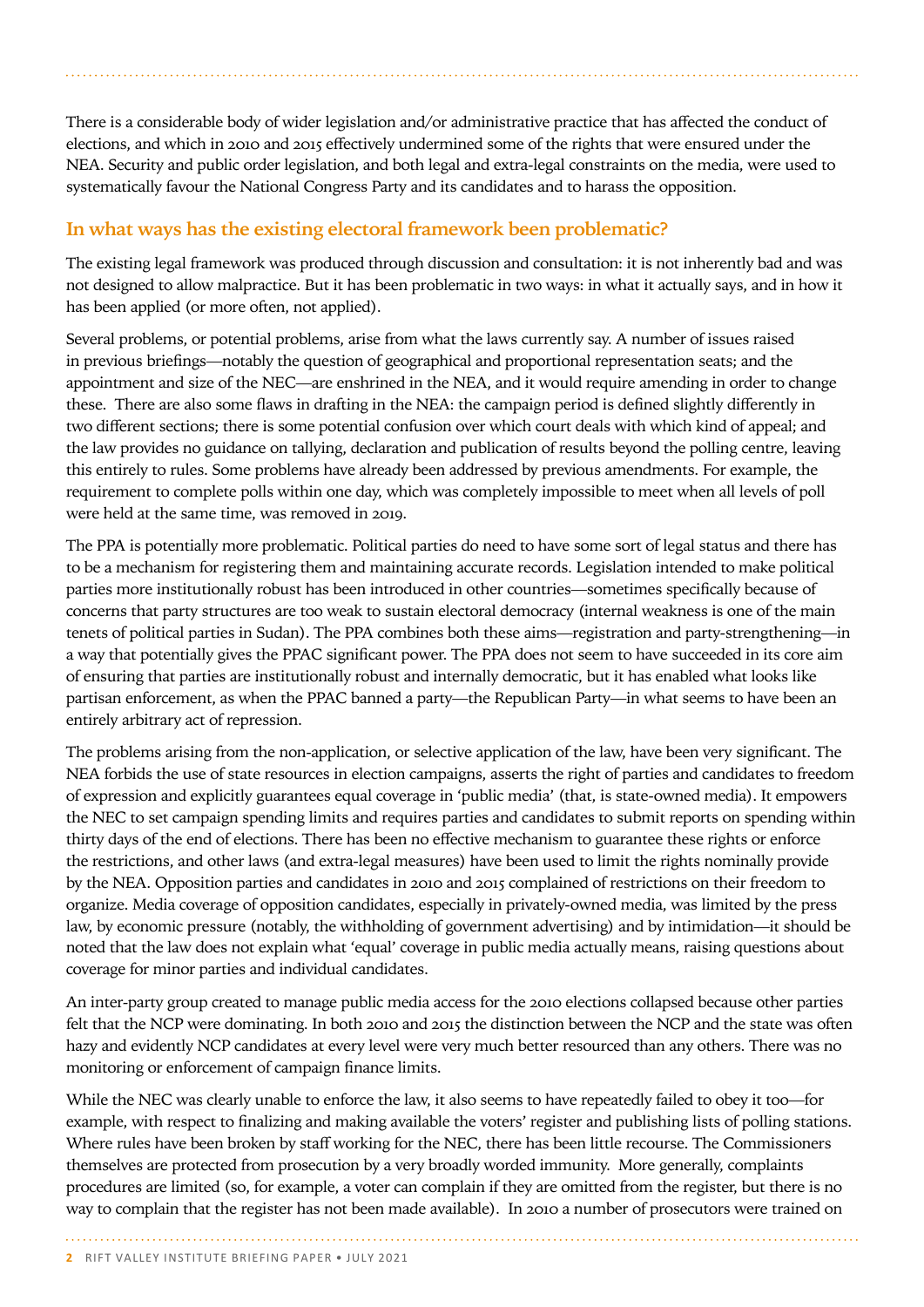election laws, but they were only allowed to initiate cases with the approval of State High Election Committees (SHECs). This meant, in effect, that neither the NEC nor the SHECs could be prosecuted for violations of the NEA. Candidates and parties were however permitted to make appeals against declared results, which were heard by two special Supreme Court panels. The great majority of these were summarily dismissed.

The NEC's power to issue rules has been exercised, but this has not always been done in a timely way. Registration, polling and tallying staff—for whom the rules are most relevant—have not had sufficient notice of these (it is not clear how far the rules have been followed). The rules around tallying votes in 2010 were particularly problematic: they were released very late, and then effectively over-ridden halfway through the process by a further instruction.

The failure to apply the law was also apparent with respect to corrupt practices. Around one-tenth of the NEA is devoted to defining various forms of malpractice, all of which are criminal offences. These include a number of practices that have allegedly been quite common in recent elections: notably the distribution of money to voters, bribing or intimidating candidates to withdraw, false registration and impersonation. There have been prosecutions in some cases, but it seems likely that enforcement has been selective. Corrupt practices may be cited in appeals against results, but such appeals will only be upheld if the court feels the practices affected the outcome. The NEC itself has the power—somewhat unusually—to invalidate election results for malpractice without any court decision, but has not used this.

These multiple failures have contributed substantially to widespread popular scepticism about elections and electoral integrity. Almost without exception, Sudanese whom we interviewed felt that the laws around elections are either bad in themselves or have been enforced in ways that are deliberately intended to advantage the former ruling party. This widespread lack of confidence, as well as the record of problems, means that that there must be significant and evident reforms of the legal framework if new elections are to have any credibility.

## **How could the current electoral framework be improved?**

Actions of two kinds should be considered. Some amendments to existing laws are certainly necessary. More important, however, there should be changes in practice and enforcement to make it easier to follow the laws and more costly to break them. The form of any changes will involve a further decision: should the NEC itself be made more clearly the guarantor of the process? Or should the role of the judicial system in overseeing elections be clarified and strengthened? Making the NEC central to the process would likely offer quicker resolution to some problems. However, public credibility is key—laws have to be followed, but people also have to believe that they are being followed. If the impartiality of the NEC were in doubt, external judicial overview might be a more effective way to gain public confidence. The Constitutional Court (absent since January 2020) could be the institution that oversee and guarantee the process.

#### *Amendments*

First, other laws that do not relate solely to elections should be amended or annulled. Most significant in this respect are the National Security Service Act and the Press and Publications Act.

The NEA will require amendment unless every aspect of the existing election system is to be maintained. In making amendments, the opportunity should be taken to ensure that the NEA is internally consistent. That process should embrace a review of rules issued, with a view to ensuring that these are clear and consistent and that they are available and known to elections staff in a manner that allows proper training. The amendment process might consider whether to provide more clarity over which courts should handle which kinds of appeal and dispute (registrations, nominations, results).

Amendments might also specify requirements for tallying and publication of results. The polling period might also be reconsidered: the 2019 amendment removed the single-day requirement, but this creates problems of its own (most obviously with security of the ballot, but also for polling staff). Single-day polls would be viable if elections at all levels—presidential, national assembly, state assembly—were not held at the same time. The NEA as it stands does not actually require simultaneous polls.